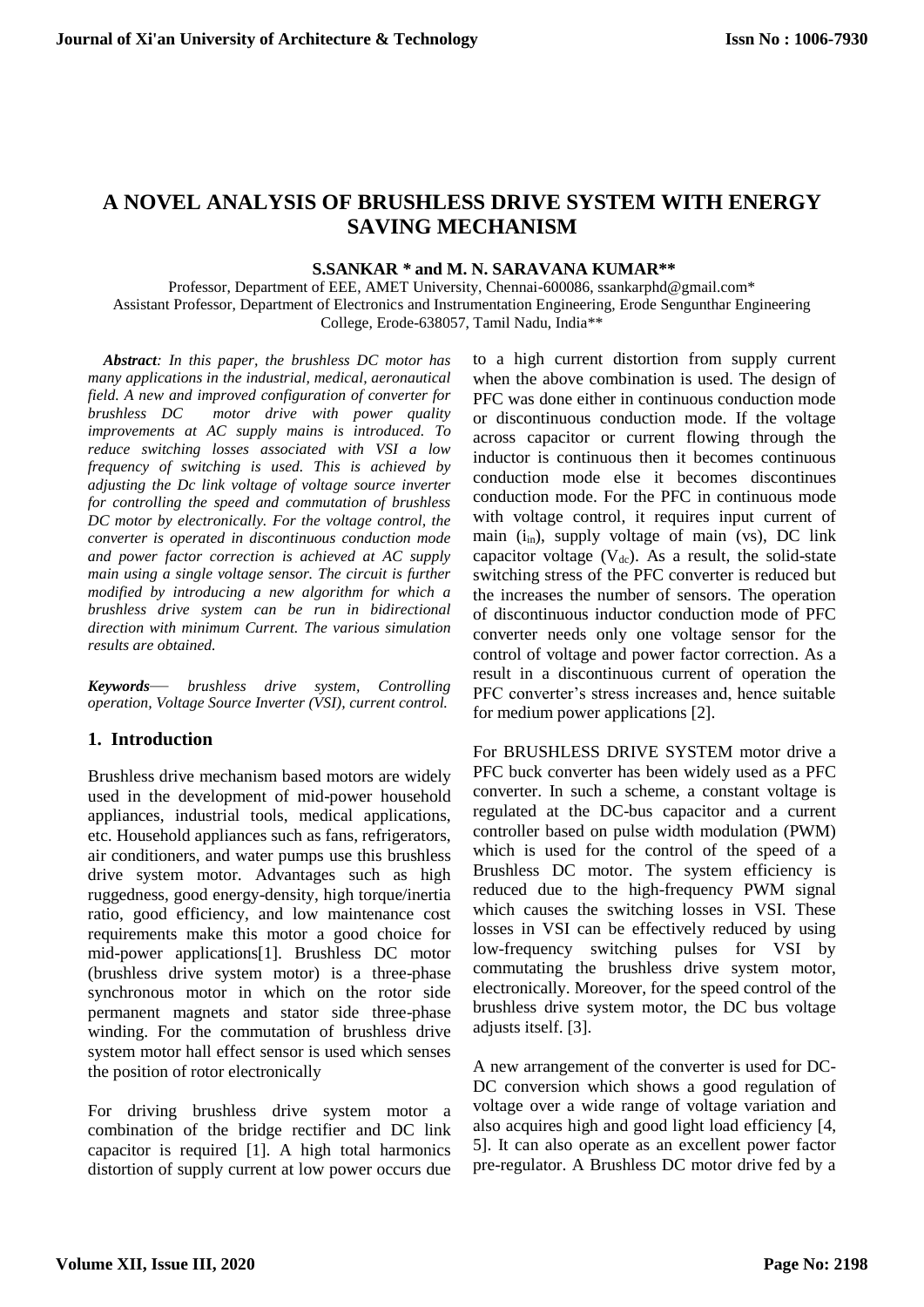Power Factor Correction converter has been proposed. The bridgeless configuration decreases the front-end converter conduction losses due to the complete and partial removal of DBR but needs a higher number of components [6]. These configurations belong to a non-isolated category, Therefore, this paper investigates a new design of a converter for Brushless drive system motor drive with the reduced number of sensors and power factor correction (PFC) [7]. The circuit is further modified by introducing a new algorithm for which brushless drive system can be run in bidirectional direction with minimum Current.



Fig.1. Proposed converter

The Fig-1 shows proposed brushless dc motor drive using a modified converter with a new minimum current algorithm. A diode rectifier followed by a PFC DC to DC converter is used for control of DC bus voltage for improvement of power quality at AC supply mains. To reduce the switching losses the brushless drive system commutates electronically [8]. To reduce the overall cost, the complete operation of drive accomplishes using a single voltage sensor. The designed drive is evaluated at different speeds and different supply voltage [9].

#### **2. Analysis of design**

For a Brushless DC motor of 30W, a converter of 25 W (Po) is designed. The DC link voltage is to be regulated from 15V ( $V_{\text{demin}}$ ) to 30V ( $V_{\text{dcmax}}$ ) Let the input Voltage  $V_s$  is taken as

$$
V_s = V_m \sin 2\pi ft = 48\sqrt{2} \sin 314t \dots (1)
$$

Where  $V_m$  represents the peak value of the input

voltage (67.88V), f is the frequency of line i.e. 50 Hz.

The average rectified voltage is obtained as

$$
V_{in} = \frac{2 V_m}{\pi} = \frac{2*67.88}{\pi} = 43.21 V \dots \dots \dots \dots (2)
$$

The input voltage, as well as output voltage, is related by expression (3), which is given by

Vdc = d\*Vin……………………………… (3)

Where the duty ratio is represented by d.Now using equation (3), the duty ratio for which the designed DC link capacitor voltage of 16 V ( $V_{des}$ ) results as  $0.39$  (d<sub>d</sub>).

The intermediate capacitor  $(C_1)$  is obtained using equation  $(4)$  as  $[6]$ .

$$
C_1 = \frac{V_C d_d}{2R_L f \Delta V_s} \tag{4}
$$

The permitted capacitor ripple voltage is given by  $\Delta V_C$  and  $V_C$  is intermediate capacitor voltage  $(i.e.0.5V<sub>in</sub>+V<sub>o</sub>)$ . By equation (4), the intermediate capacitor is obtained as 98.8 µF and is chosen as 100  $\mu$ F for  $\Delta V_C$ = 0.5V<sub>C</sub>.

The equation for L<sub>o</sub> the output inductors can be obtained using equation (5) as [6]

$$
L_0 = \frac{d_d \; I_{L_0}}{16f^2 \; c_1 \; \Delta I_{L_0}} \; \ldots \; \ldots \; \ldots \; \ldots \; \ldots \; \ldots \; \; (5)
$$

The output side inductors current I<sub>Lo</sub> which is given by Po/V<sub>des</sub>. Hence, using equation (6)  $L_0$  the output side inductors are obtained for a ripple current value of 2%

$$
=\frac{0.39*3.176}{16*((4*108)2*(100*10-6)*0.063}
$$
  
=7.6mH

Selected as 8 mH.

By using equation (7) the DC link capacitor  $(C_d)$  is obtained as [5]

Cd = …………………… (6) = =100µF

Where the  $I_{\text{omin}}$  is obtained by  $P_{\text{omin}}/V_{\text{demin}}$  (where Pomin is 54 W, power at DC output voltage of 15 V).  $\omega_L = 2\pi fL$ , where line frequency is represented by f<sub>L</sub> and  $\Delta V_{\text{demin}}$  is permissible DC link capacitor voltage ripple which is given by the  $3\%$  of  $V_{dc}$ . Using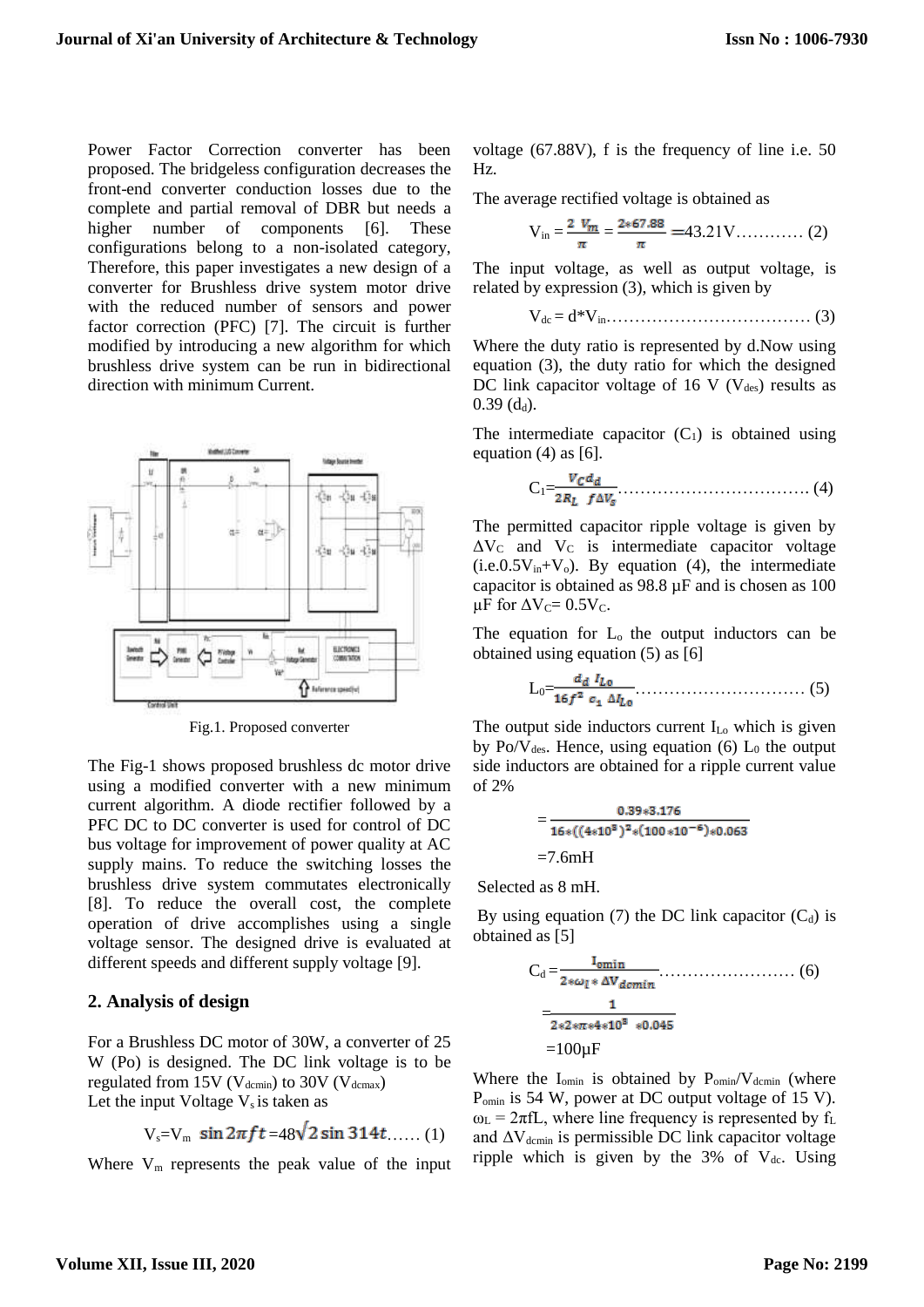equation (6), the DC link capacitor is obtained as 100 µF and it is chosen as 4.4 mF.

 $C_f$  is filter capacitance which is obtained such way that its value is lower than a maximum filter capacitive value  $(C_{\text{max}})$  and is given by the equation (7)

Cmax= ……………………(7) = =1658nF

The peak value of the main supply current is represented by Ipeak, the peak value of the main supply voltage is represented by  $V_{peak}$  and the displacement angle is represented by  $\theta$ .

Using equation (7),  $C_{\text{max}}$  is obtained as 1658 nF and therefore, the value of  $C_f$  is chosen as 1000 nF.

The filter inductance  $(L_f)$  is obtained by equation (8)

$$
L_f = \frac{1}{4\pi^2 * f_c^2 * c_f}
$$
\n
$$
= \frac{1}{4*\pi^2 * (4*10^2)^2 * 1000 * 10^{-9}}
$$
\n
$$
= 1.5 \text{mH}
$$

Where  $f_c$  represented the cut-off frequency;  $f_c = f_s/10$ .

#### **3. Controlling the operation of Brushless Drive System**

This section is divided into two sub-sections as the control of a PFC converter for adjusting the DC bus voltage with PFC operation and the control for brushless drive system motor to achieve an electronic commutation. This section deals with the generation of high-frequency PWM pulses for solidstate switch  $(S_w)$  of the PFC converter. For the control of the Power factor correction converter a voltage follower approach using one voltage control loop is used. A reference voltage for DC bus capacitor  $(V_{dc}^*)$  is as,

$$
V_{dc}^* = k_v \omega^*
$$

Where  $k_v$  is motor voltage constant and  $V_{dc}$ <sup>\*</sup> is reference speed. In order to generate Ve, the voltage error signal the sensed voltage of the DC bus capacitor (Vdc) is compared with the reference voltage Vdc\*.

$$
V_e(k) = V_{dc} * (k) - V_{dc}(k)
$$

kth sampling instant is represented by k

To generated controlled output voltage  $V_{cc}$  the error voltage is given to PI controller,

 $V_{cc}$  (k) =  $V_{cc}$  (k -1) + k<sub>p</sub>{ $V_{e}$  (k) -  $V_{e}$  (k -1)}+ k<sub>i</sub> $V_{e}$ (k) The gains of the PI controller is given by  $k_p$  and ki. The PWM pulses are generated by comparing the controller output voltage with a saw-tooth signal  $(m_d)$  of high frequency as,

$$
\{ \text{if } m_d < (t) \ V_{cc} \text{ (t) then } S_w = 'ON \}
$$
\n
$$
\{ \text{if } m_d \text{ (t)} > V_{cc} \text{ (t) then } S = 'OFF \}
$$

Where Sw1 is the PWM signals given to solid-state switch of the converter.

The position of the rotor is given by

$$
\theta = \frac{P}{2} \dots \dots \dots \dots \dots \dots \dots \dots \dots \dots \dots \quad (9)
$$

Where is the electrical angle and is the mechanical angle

The inductances and flux linkages is given by

………………….. (10) 

………………….. (11) 

The rotor voltages and the stator voltages on the rotor reference frame is given by

………………………… (12) 

$$
\frac{dy}{dx} = -R_s i_s - V_s \tag{13}
$$

The total torque developed in the machine is given by

………………………..(14)

 $T_m$  is the torque of the prime mover.

 $T<sub>el</sub>$ is electromagnetic torque.

As the inductances keep changing with the rotor position and fluxes and currents are also dependent on the rotor position in this condition the derived various transformation is made use of to convert the linear time-variant system to linear time-invariant system

$$
f_a = C_p(\theta) f_d \quad \dots \quad \dots \quad \dots \quad \dots \quad (15)
$$

…………………………….(16)

…………………………….(17) 

Where  $c_p$  is dependent on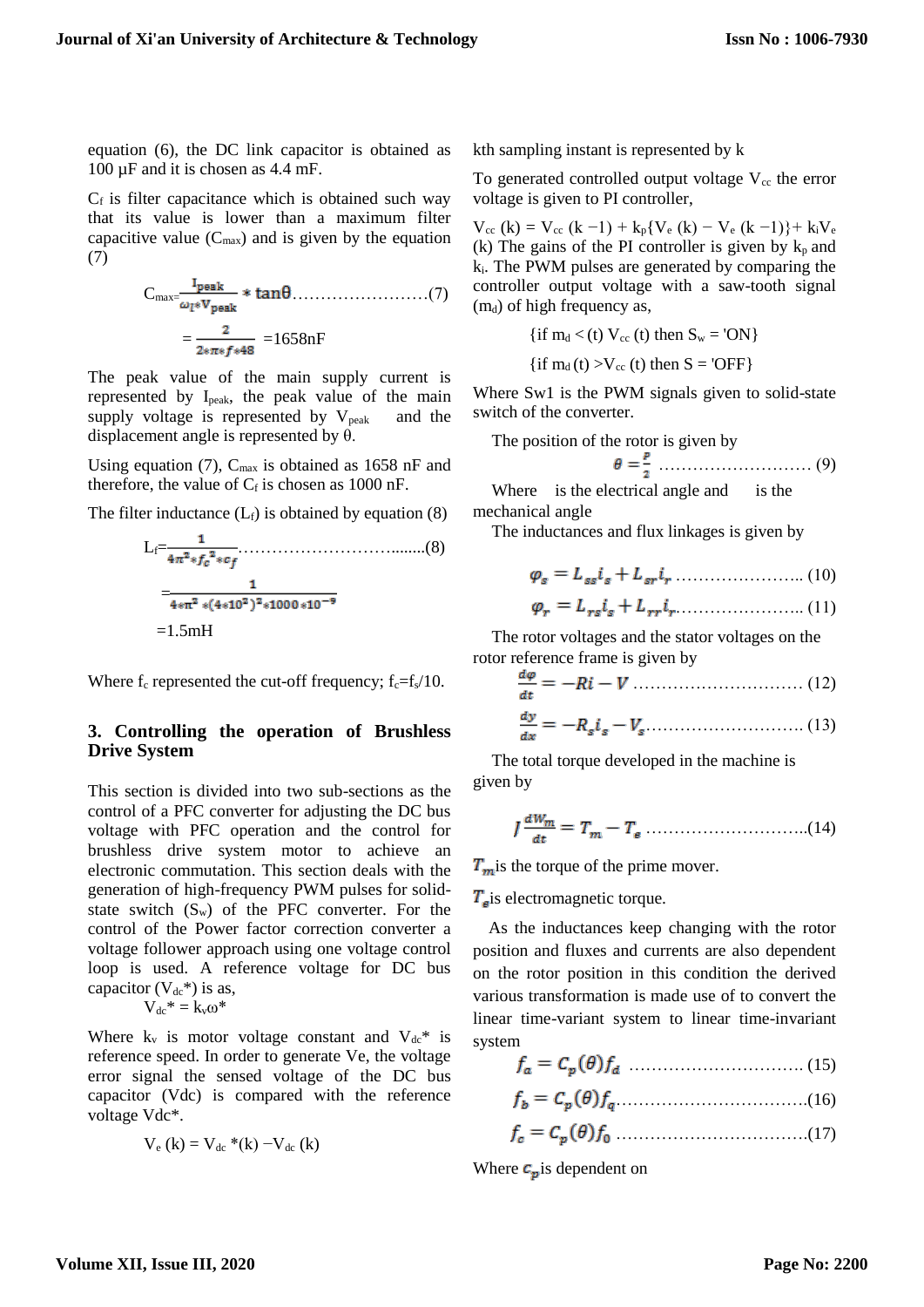$$
C_p = \begin{bmatrix} K_d \cos \theta & K_q \sin \theta & K_0 \\ K_d \cos(\theta - \frac{2\pi}{3}) & K_q \sin(\theta - \frac{2\pi}{3}) & K_0 \\ K_d \cos(\theta + \frac{2\pi}{3}) & K_q \sin(\theta + \frac{2\pi}{3}) & K_0 \end{bmatrix}
$$

At steady state, the rotor currents become constant and balanced sinusoidal

$$
C_{-}p^{-1} = \begin{bmatrix} K_{1} \cos \theta & K_{1} \cos \theta - \frac{2\pi}{3} & K_{1} \cos(\theta + \frac{2\pi}{3}) \\ K_{2} \sin \theta & K_{2} \sin(\theta - \frac{2\pi}{3}) & K_{2} \left( \sin \theta + \frac{2\pi}{3} \right) \\ K_{3} & K_{3} & K_{3} \end{bmatrix}
$$

Obtaining the mutual and the self-inductances due to coil on each of the rotor axis having the damper windings q, h, k, and g on direct and quadrature axis respectively.

Stator flux linkages are given by,

$$
\frac{-d\varphi}{dt} - \omega \frac{K_q}{K_d} \varphi_d - R_a i_d = V_d
$$

$$
\frac{-d\varphi}{dt} - \omega \frac{K_d}{K_q} \varphi_q - R_a i_q = V_q
$$

$$
\frac{-d\varphi}{dt} - R_a i_0 = V_0
$$

Rotor flux linkage equations are given by,

$$
\frac{d\varphi_f}{dt} + R_f i_f = V_f
$$

$$
\frac{d\varphi_h}{dt} + R_h i_h = 0
$$

$$
\frac{d\varphi_g}{dt} + R_g i_g = 0
$$

$$
\frac{d\varphi_k}{dt} + R_k i_k = 0
$$

Obtaining the entire torque developed by the PMSM is given by,

$$
T_e = \frac{3}{2} K_q K_d \{i_q \left[ \varphi_d - \left( L_d - \frac{3}{2} L_{aa2} i_d \right) \right] - i_d \left[ \varphi_q - \left( L_q - \frac{3}{2} L_{aa2} i_q \right) \right] \}
$$
\n
$$
\dots \dots \dots \dots \dots \dots \tag{11}
$$

$$
T_e = \frac{3}{2} K_d K_q \left[ \varphi_d i_q - \varphi_q i_d \right]
$$
  
............(12)

The Brushless DC motor is commutated electronically which includes perfect switching of Voltage Source Inverter, such that uniform direct current is drawn from DC bus for a 120° and placed uniformly at the centre of back-EMF of each phase. The position of the rotor is sensed throughout  $60^{\circ}$  by Hall Effect sensors for commutating electronically Brushless DC motor. A new algorithm that consumes less current is introduced in this paper. The algorithm is shown in figure 2



Fig.2.Current Controlling Algorithm

In this algorithm, the output of the Hall Effect sensor is given to the microcontroller. A count is stored in variable start. A timer is started at the beginning of first switching and stops at the end of switching. The value of the timer is compared with the count. If the value of the timer is less than count means the speed of the motor is not high, hence provide a small delay and hence the coils will energized for more time and results to increase the speed of the motor. If the value of the timer is greater than count means the speed of motor high, hence provide a delay since the motor can run with the property of inertia, so the coils are too energized only a few times. The main advantage of the proposed algorithm is that it draws only a few currents compare to the previous algorithm. It draws only 200mA. Bidirectional operation is done by changing the switching sequence.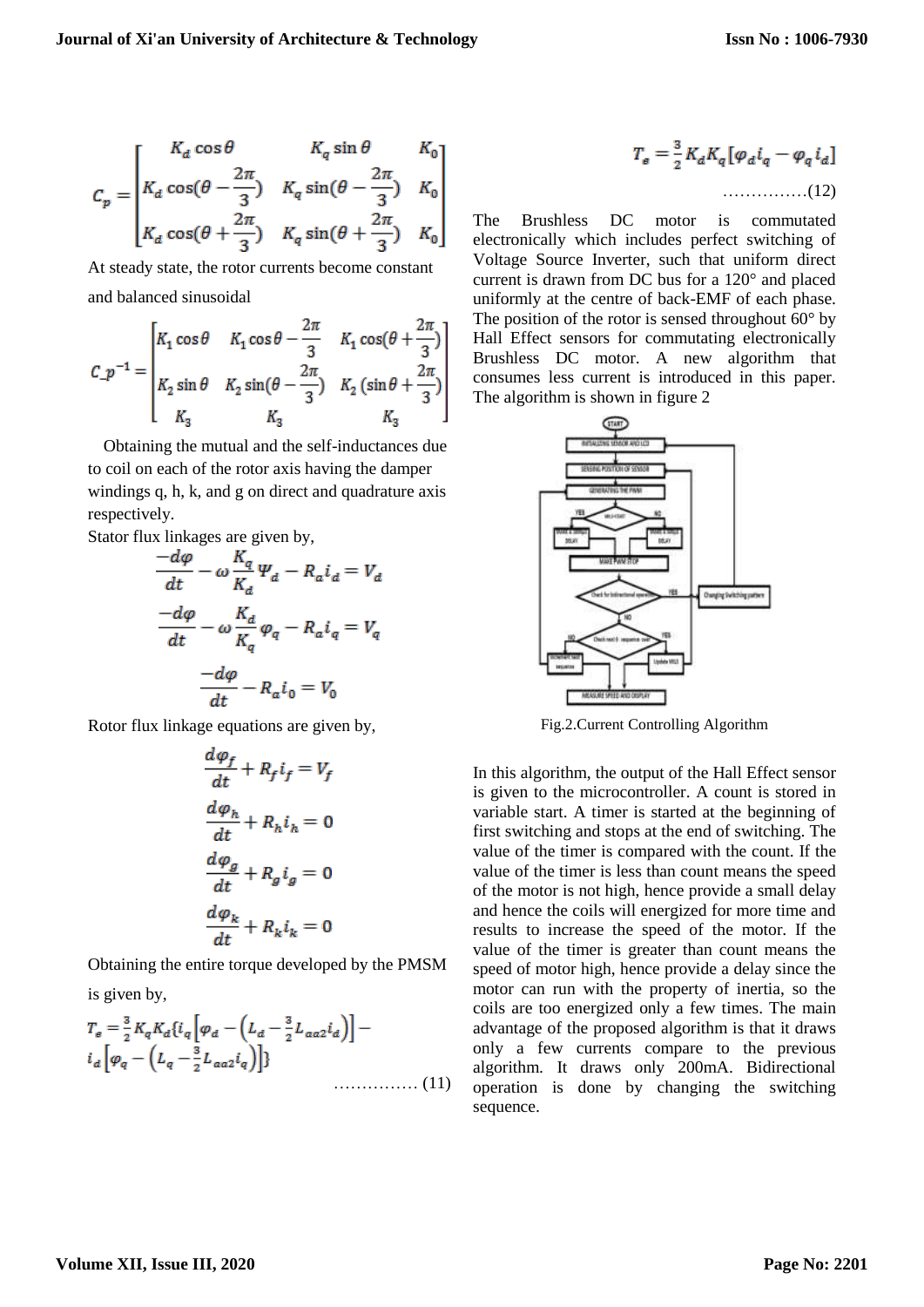The simulation diagram of the proposed Brushless drive mechanism based motor drive is shown in figure 3.



Fig.3. Simulation of the proposed brushless drive system System

The simulation is done for speed of 300rpm. The input current and voltage is shown below



Fig.4. Input voltage and input current

The input voltage is 48V AC and the input current is obtained as 2A. From the graph, we can see that the input voltage and input current are in phase so the converter itself acts as a power factor correction circuit.



Fig .5. Power factor

The power factor is obtained as 0.98. Figure 6 shows switching pulses of VSI



Six MOSFET switches are used in voltage source inverter. At a time only two switches are ON state, remaining is OFF state. The voltage waveform of the capacitor  $C_d$  is shown in figure 7.



Fig.7. The voltage across capacitor  $C_d$ 

The voltage across the capacitor is about 15V. The capacitor voltage becomes steady after a time of 1s. From the graph, it can be inferred that the  $V_{dc}$ voltage i.e the  $V_{dc}$ , DC link voltage is almost ripplefree. In Fig. 8 shows the waveform of speed in RPM



Fig.8. Speed of BRUSHLESS DRIVE SYSTEM motor

The speed of the motor is obtained at 300rpm. From the graph, it can be inferred that the presence of ripples. The speed ripples obtained at 14rpm. The torque waveform is shown in fig 9.



Fig.9. Output Torque